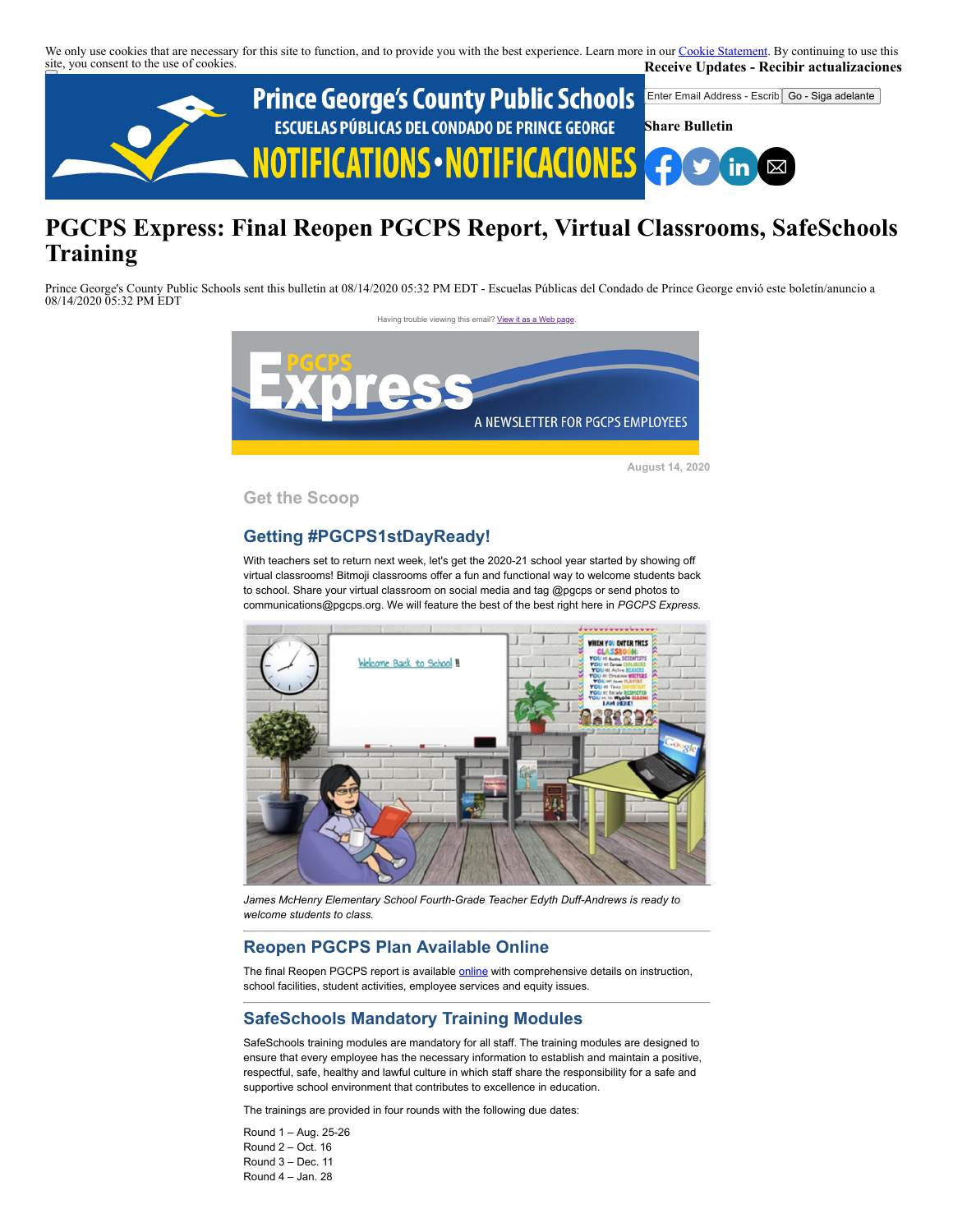# **At Last! Diploma Ceremonies Held for Class of 2020**



The coronavirus pandemic put a damper on the rites of passage for Class of 2020 grads. But last week, students enjoyed a shining moment: an opportunity to [cross the stage](https://www.washingtoninformer.com/prince-georges-hold-mini-celebrations-for-class-of-2020/) and receive their high school diplomas!

# **In the Spotlight**

#### **PGCPS Pride**

**Benjamin Tasker TAG Coordinator selected for National History Day summer program**



**JanetViana Clarke-Green, Talented and Gifted Coordinator at Benjamin Tasker Middle School,** recently joined 98 teachers from across the country for a National History Day summer professional development program.

During the program, Clarke-Green explored digitized primary sources from the Library of Congress, engaged in four live webinar programs and discussions with fellow educators and developed classroom resources.

#### **Teacher Tips from the TOTY**

Look for Prince George's County Teacher of the Year Mary Piccirilli's pro tips each week on Twitter for #TeacherTipTuesdays and #FamilyFunFridays, tweeted by the Community Partnerships Office. Follow @mspiccirilli and @PGCPSPartners.

**Nominate a colleague** who makes you #PGCPSProud by sending their name, office/school, photo and a brief description (100 words or less) to **[communications@pgcps.org](mailto:communications@pgcps.org)**. Submissions may be edited for length, clarity or grammar.

## **Benefits Services: Our Focus Is You**

## **#HealthyPGCPS: Walk it Out Wednesdays**



#### **Join the challenge and get moving!**

Department of Family and School Partnerships specialist Winsome Falby takes an evening stroll through her neighborhood for **"Walk it Out Wednesday."** Do you walk it like you talk it? Share your photos on social media using the hashtag #HealthyPGCPS or send them to communications@pgcps.org.

**Announcements** 

#### **NBC4/Telemundo44 Virtual School Supply Drive for Teachers**

[NBC4/Telemundo 44 will host a virtual](https://secure.donorschoose.org/) [school supply drive](https://www.nbcwashington.com/community/supporting-our-schools-virtual-school-supply-drive/2353513/) [in collaboration with Donors](https://secure.donorschoose.org/) Choose. Get your students what they need and [get started now!](https://secure.donorschoose.org/teacher/teacher_registration.html)

#### **Walden University Tuition Discounts for Recent Grads**

Walden University is offering [four general education courses at a 70% off tuition](https://www.waldenu.edu/learn/recent-hs-grads?utm_source=bd&utm_medium=email&utm_campaign=WAL-1020087&utm_term=learn/recent-hs-grads&utm_content=education&comm_code=WAL-1020087) for children of PGCPS employees who graduated high school in 2019 or 2020. Interested students must be accepted into a two-year or four-year accredited institution for consideration. For more information, contact **recentHSgrads@mail.waldenu.edu**.

**ICYMI: In Case You Missed It**

# **Masks On, Maryland: PGCPS Operating Norms**